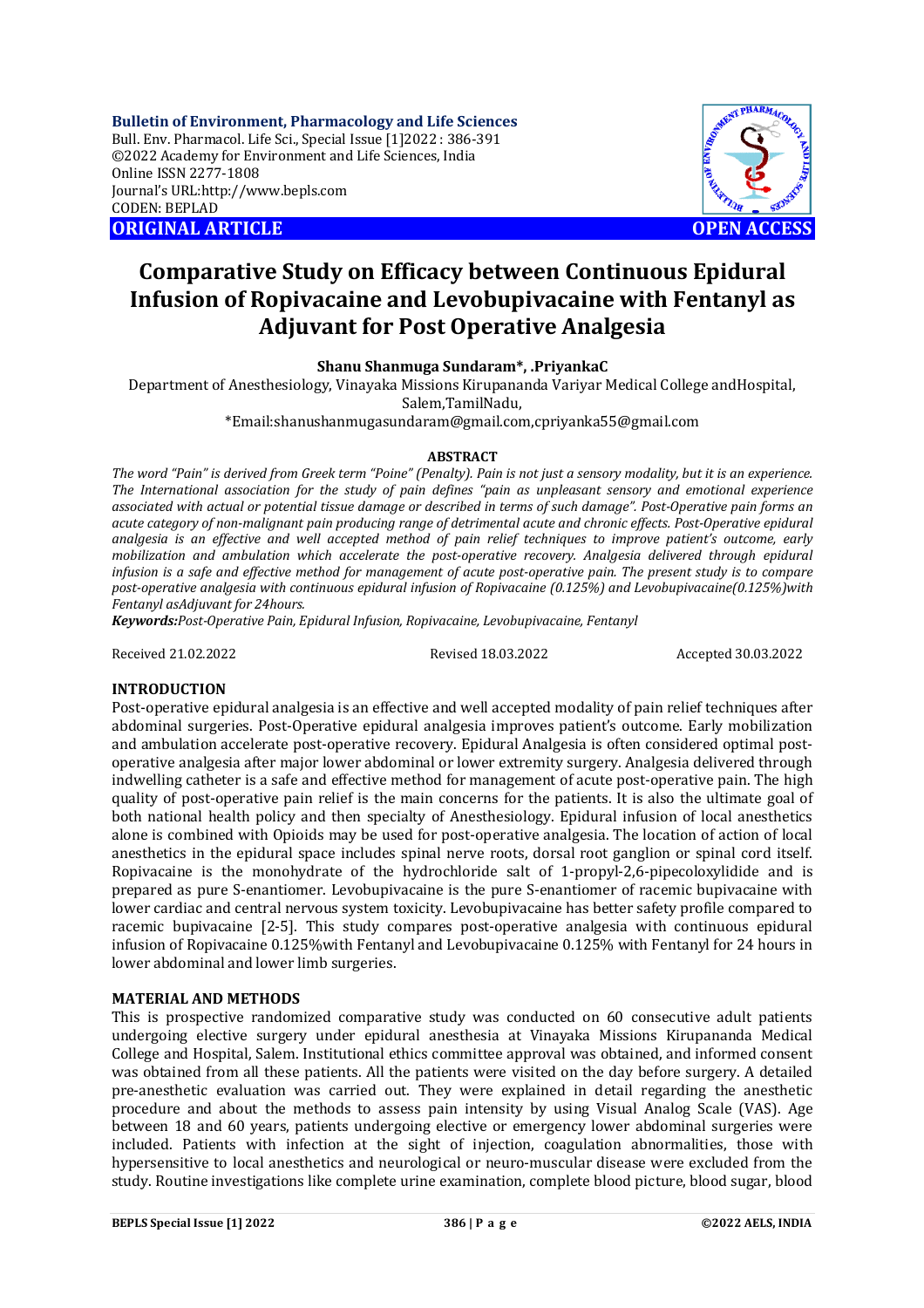urea, serum creatinine, serum electrolytes, electrocardiogram and chest X-ray was undertaken to rule out the presence of systemic illness. All patients had intra-dermal sensitivity test, only those with normal response were included. Preparation of the patient included the period of overnight fasting. Permedication was done with oral tablet Alprazolam0.25 mg and tablet Pantoprazole 40mg at night. The sixty patients were randomly divided into 2 groups (Group A and Group B) of thirty each. Randomization was done by throwing lots.

**Group A:** Thirty patients received 0.125% Ropivacaine with Fentanyl 1 micro gram per ml at the rate of 8mlperhourinfusionfor 24hoursepidurally.

**GroupB:** Thirty patients received 0.125%Levobupivacaine with Fentanyl1microgram per ml at the rate of 8ml per hourinfusionfor24 hours epidurally.

Operation theatre was checked and emergency drugs, airway cart was kept ready. After shifting the patient into operation theatre, monitors were applied. Base line parameters were noted. IV access with18-gauge cannula secured and fluids started. With proper positioning of the patient under sterile aseptic precautions, after local skin infiltration, epidural catheter placed in epidural space with Tuohy needle byloss of resistance to air technique. Then, subarachnoid block performed using 25-guage Quincke babcock needle with 3cc of 0.5% hyper baric bupivacaine. Longer duration surgery or breakthrough intra-operative pain was managed with subsequent epidural top-ups with 0.5% bupivacaine.

Post-operatively patients allocated to each group received their test drug. Epidural infusion was started only when the patient complains of pain with VAS score of more than 3 and bromage scale 0. Patients were received their respective drugs with initial loading dose of 5ml followed by continuous infusion of test drug at 8ml per hour. 5ml bolus top-up of same test drug was given for rescue analgesia. VAS score at movement and at rest was recorded at 0-minute, 1 hour, 3 hours, 6 hours, 12 hours, 18 hours, and 24hoursalongwith other vitals. Patients were monitored for adverse effects.

Quantitative data were analyzed by ANOVA followed by unpaired 't' test. Qualitative data were analyzed using Chi square test. P value < 0.05 was taken as statistically significant. P value < 0.001 was taken as statistically highly significant.

# **RESULT**

A total of sixty patients were included in his study. Patients were divided into 2 groups (Group A and Group B) each included thirty patients.

**Group A:** 0.125% of Ropivacaine with Fentanyl

**Group B:** 0.125% of Levobupivacaine with Fentanyl

The mean age, sex was comparable between the groups. The study was conducted with variable age in group A, group B with mean of 37.00+/-9.1689 and 39.900+/- 10.246 respectively.

*Demographic Data* was comparable between the 2 groups as shown in the table 1.

| Table Estatistical analysis of age |                |                |         |         |
|------------------------------------|----------------|----------------|---------|---------|
| Group                              | No.of Patients | Age            | f value | p value |
|                                    | 30             | $37+/-9.16$    | 0.601   | 0.6151  |
|                                    | 30             | $39.9+/-10.24$ |         | 0.615   |

# Table1:Statistical analysis of age

## **Sex Distribution**

In group A and -group B, **t**he male patients were 25 and 25 respectively where as female patients were 5 and 5 respectively as shown in the table 2.

| Table 2: Statistical Analysis Of Sex |           |         |            |         |
|--------------------------------------|-----------|---------|------------|---------|
| Sex Distribution                     | l Group A | Group B | Chi square | p value |

Male 25 25 0.17 0.98

*\*Statistically not significant p value=0.98*

Female 5 5

## **VAS Scoring at Rest**

Pain intensity was assessed by VAS scoring. Before starting the infusion, baseline VAS scoring was matched between 2 groups and found to be statistically not significant (p value  $-0.547$ ). There was nosignificant difference in pain scores before starting infusion. After 1 hour of infusion, there was reduction in pain score from baseline in both the groups. On comparison of VAS score among 2 groups, group B was found to be statistically significant reduction. After 3 hours of infusion, further reduction was seen in VAS scoring. Values were analyzed and statistically significant difference wasfoundin2groups.VAS scoring was comparable between both groups after 6 hours, 12 hours, 18 hours, and 24 hours of infusion. Statistically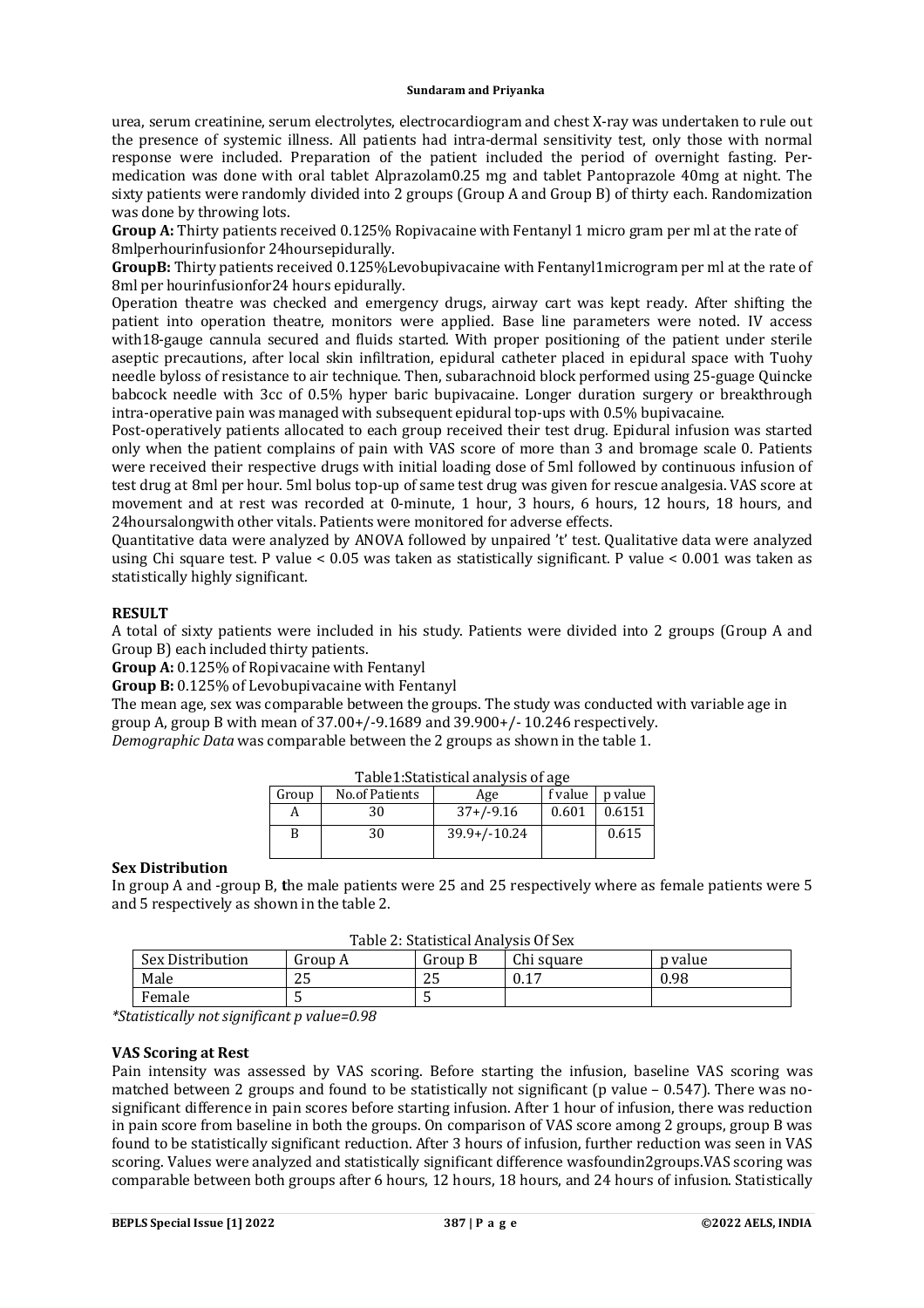|                 |                  | TABLE 3: Statistical Analysis of Vas Scoring at Rest |         |          |                                 |
|-----------------|------------------|------------------------------------------------------|---------|----------|---------------------------------|
| Time            | Group A          | Group B                                              | f value | p value  | <b>Statistical Significance</b> |
| 0hr             | $7.16 + (-0.37)$ | $7.10 + / -0.48$                                     | 0.71    | 0.54     | <b>NS</b>                       |
| 1 <sub>hr</sub> | $3.03+/-0.927$   | $2.933+/-0.63$                                       | 3.23    | 0.002    |                                 |
| 3hrs            | $1.83 + / -0.87$ | $1.70 + (-0.74)$                                     | 4.11    | 0.008    | S                               |
| 6hrs            | $1.36 + / -0.55$ | $1.36+/-0.61$                                        | 8.05    | < 0.0001 | S                               |
| 12hrs           | $1.40 + / -0.67$ | $1.30 + / -0.59$                                     | 2.98    | 0.003    |                                 |
| 18hrs           | $1.36 + / -0.55$ | $1.23 + / -0.50$                                     | 8.05    | 0.007    |                                 |
| 24hrs           | $1.30 + / -0.53$ | $1.1 + (-0.40)$                                      | 5.23    | 0.002    |                                 |

24hrs 1.30+/-0.53 1.1+/-0.40 5.23 0.002 S

significant difference exists between group A and group B as shown in table 3.

\*NS–Not-significant ,S–Significant

#### **Heart rate**

The base line heart rate before the start of infusion did not show the significant difference between both groups as shown in table 4.

|                 | 171DBB7.5tatistical alialysis of fical t fatt |                          |         |         |  |
|-----------------|-----------------------------------------------|--------------------------|---------|---------|--|
| Time            | Group A                                       | Group B                  | f value | p value |  |
| 0 <sub>hr</sub> | 79.96+/-9.56                                  | $79.60 + (-8.00)$        | 1.7     | 0.28    |  |
| 1 <sub>hr</sub> | 78.06+/-8.99                                  | $77.50+/-8.16$           | 1.76    | 0.15    |  |
| 3hrs            | $76.20+/-9.11$                                | $76.93+/-8.76$           | 1.58    | 0.19    |  |
| 6hrs            | $74.76 + (-8.77)$                             | $74.13+/-9.10$           | 1.59    | 0.19    |  |
| 12hrs           | $73.90 + (-8.32)$                             | $72.43 + (-8.98)$        | 1.29    | 0.28    |  |
| 18hrs           | $72.90 + (-8.09)$                             | $72.13 + (-8.86)$        | 1.875   | 0.13    |  |
| 24hrs           | $72.30+/-7.84$                                | $\overline{72.33}/-8.01$ | 2.36    | 0.07    |  |

TABLE4:Statistical analysis of heart rate

# **Systolic Blood Pressure**

Before the start of infusion mean SBP was 116 and 118 in group A and group B respectively. After 1 hour,3 hours, 6 hours,12 hours, 18 hours, and 24hours were not statistically significant as shown in table 5.

| Time            | Group A            | Group B         | f value | p value |
|-----------------|--------------------|-----------------|---------|---------|
| 0hr             | $116+/-5.26$       | $118+/-7.12$    | 2.07    | 0.10    |
| 1 <sub>hr</sub> | $113.48+/-4.67$    | $114.23+/-7.19$ | 1.01    | 0.38    |
| 3hrs            | $111.58+/-4.84$    | $113.23+/-7.55$ | 0.86    | 0.46    |
| 6hrs            | $109.62+/-4.30$    | $111.70+/-7.29$ | 1.64    | 0.18    |
| 12hrs           | $109.27+/-4.82$    | $109.43+/-7.20$ | 2.05    | 0.10    |
| 18hrs           | $109.10+/-5.15$    | $107.80+/-7.11$ | 0.75    | 0.52    |
| 24hrs           | $107.86 + / -4.83$ | $107.40+/-6.75$ | 1.48    | 0.22    |

TABLE5: Statistical Analysis of systolic blood pressure

#### **Diastolic blood pressure**

Before the start of infusion, DBP was 75.41 and 71.60 in group A and group B respectively. After 1 hour, 3 hours,6 hours,12 hours,18 hours, and 24 hours were not statistically significant as shown in table 6.

| Time            | Group A           | Group B           | f value | p value |  |
|-----------------|-------------------|-------------------|---------|---------|--|
| 0hr             | $75.41 + / -5.62$ | $71.60+/-5.76$    | 2.47    | 0.06    |  |
| 1 <sub>hr</sub> | $71.34+/-4.83$    | $68.83+/-7.05$    | 1.22    | 0.30    |  |
| 3hrs            | $69.96 + / -6.16$ | $67.23+/-5.47$    | 1.75    | 0.15    |  |
| 6hrs            | $68.65+/-5.51$    | $67.36 + / -5.26$ | 0.77    | 0.50    |  |
| 12hrs           | $67.58+/-5.72$    | $65.70+/-5.35$    | 2.37    | 0.07    |  |
| 18hrs           | $67.79+/-5.44$    | $65.90+/-5.04$    | 1.26    | 0.28    |  |
| 24hrs           | $67.03 + / -4.95$ | $63.76 + / -5.96$ | 2.28    | 0.08    |  |

TABLE 6: Statistical analysis of diastolic blood pressure

# **Total no. of boluses required**

Number of required in group A and group B were statistically significant as shown in table7.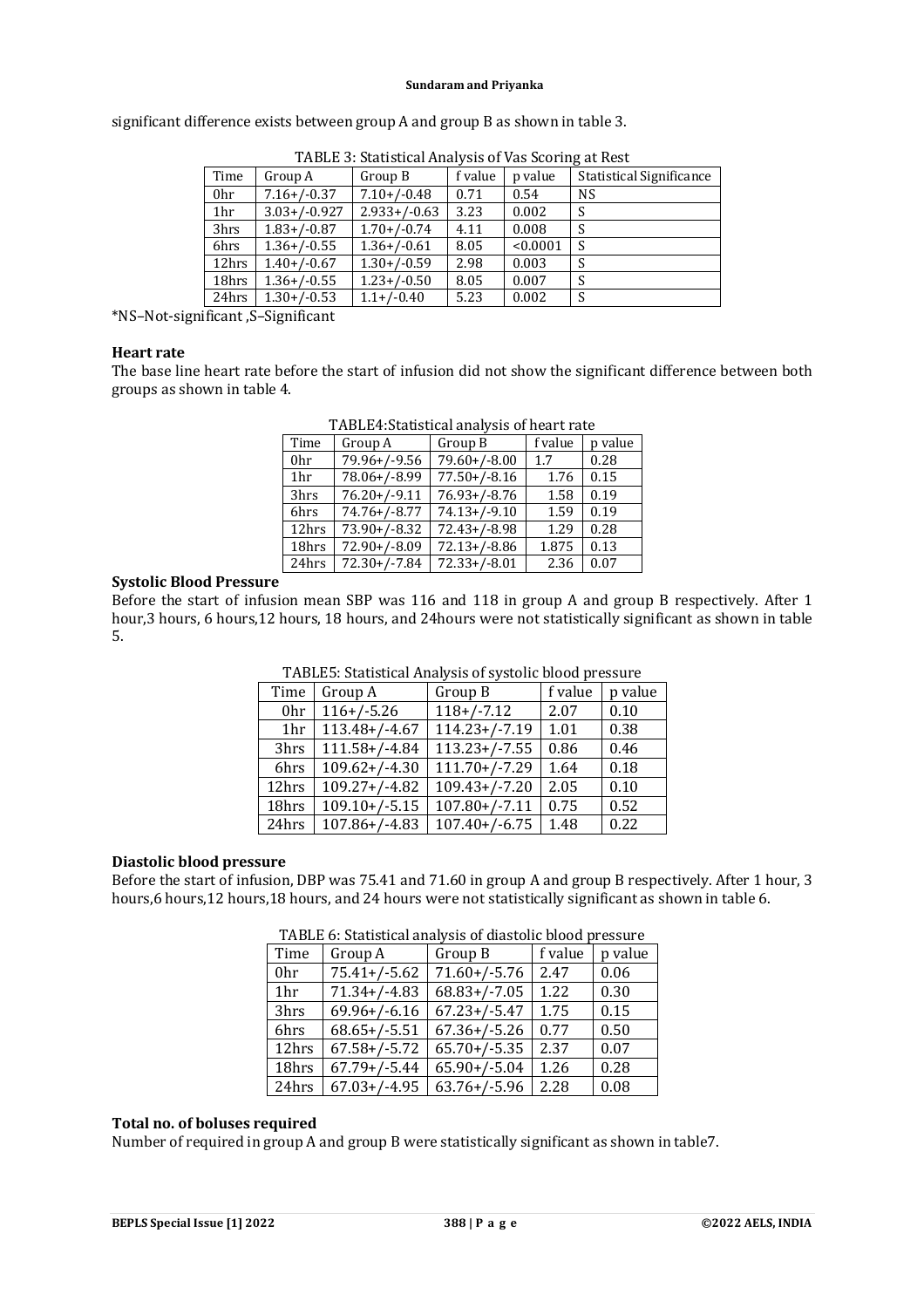| TABLE 7: Statistical Analysis of Number of Boluses Required |  |
|-------------------------------------------------------------|--|
|-------------------------------------------------------------|--|

| No.of Boluses  | Group A    | Group B  | <b>value</b> |
|----------------|------------|----------|--------------|
| SD<br>Mean+/-9 | .96<br>. . | 46.0-/+، | გ.54         |

| Complications       | Group A   Group B |
|---------------------|-------------------|
| Nausea and Vomiting |                   |
| Pruritis            |                   |
| Urinary retention   |                   |
| Hypotension         |                   |

## **Table 8. COMPLICATIONS**

\*ChiSquare–3.65, pvalue–0.30,NS

|  | Table 9. Associated Motor Blockade |  |  |
|--|------------------------------------|--|--|
|--|------------------------------------|--|--|

| Group | <b>Motor Blockade</b> |
|-------|-----------------------|
| А     |                       |
| B     |                       |

#### **DISCUSSION**

The adequate management of post operative pain has been emphasized now a days. Epidural analgesia with local anesthetics is one of the most effective techniques used for post operative pain relief and may improve patient outcome. Epidural local anesthetics can block nociceptive input into the central nervous system with the addition of an epidural opioids providing an even greater analgesic effect. Although the combination of epidural opioid with local anesthetics is known to provide superior analgesia in the postoperative period, epidural ropivacaine has not been evaluated in combination with low-dose opioids or postoperative analgesia. Despite widely held impression that the combination of epidural local anesthetics and opioids provides superior analgesia with less untoward effects than epidural localanestheticsalonethemechanismofactionofepidurallyadministeredopioidsremainsunclear.

Spinal opioids exert their analgesic effects by reducing neurotransmitter release at the presynaptic level and by hyperpolarizing the membrane of dorsal horn neurons at the postsynaptic level. Epidural opioids have the advantage of producing analgesia without motor or sympathetic blockade. The mechanism of postoperative fentanyl analgesia after epidural administration is primarily systemic. Therefore, in clinical practice the objectives of co-administration of epidural opioids with subanesthetic concentrations of local anesthetics are important for three reasons: a reduction in the dose of both drugs, maintenance, orenhancement of the degree of pain relief and a reduction in the incidence of adverse effects caused by opioids and local anesthetics.

Epidural ropivacaine appears to be superior to its homologue bupivacaine because of decreased motorblockpotencymakingitlesstoxic.Theoptimalconcentrationofropivacainewhenusedaloneforepidurala nalgesia is 2 mg/ml. but this often gives inadequate analgesia or excessive motor block. If a combination of both local anesthetic and opioid is used with the addition of fentanyl it was found that the optimal concentration of fentanyl seems to lie in the range of 1-5 ug/mL. This combination can improve analgesia and allow the use of a 0.1% solution of epidural ropivacaine with a decreased risk of motor block.

R Whiteside *et al* [6]conducted a study on the effect of volume and concentration of epidural ropivacaine with fentanyl in treating postoperative pain following gynecological oncology surgery. They found that low concentration ropivacaine 0.1% with low dose Fentanyl 1 microgram/ml appears satisfactory compared with ropivacaine 0.2% with Fentanyl (2 is microgram/ml). So, in this present study we chosethe concentration of ropivacaine as 0.1%.Levobupivacaine, the pure S enantiomer of bupivacaine possess similar local anesthetic potency to the racemic parent bupivacaine, but with reduced cardiac and central nervous system toxicity. Epidural infusion of levobupivacaine provides excellent anesthesia and analgesia in clinical practice. For example, continuous epidural infusion of levobupivacaine with or without morphine has been shown to provide adequate postoperative analgesia in patients undergoingmajor abdominal surgery [5]. Murdoch *et al*[8] conducted a study to compare the postoperative analgesia efficacy of three different concentrations of levobupivacaine (0.0625%, 0.125% and 0.25%), which was given by epidural continuous infusion. It was concluded that 0.25% levobupivacaine provided better analgesia than 0.125% or 0.0625 % levobupivacaine in patients after orthopedic surgery [8]. However epidural continuous infusion of 0.25% levobupivacaine could result in a higher incidence of untoward effects particularly motor block than 0.125% or 0.0625% levobupivacaine [8]. Decreasing the concentration of levobupivacaine can reduce the incidence of side effects [8].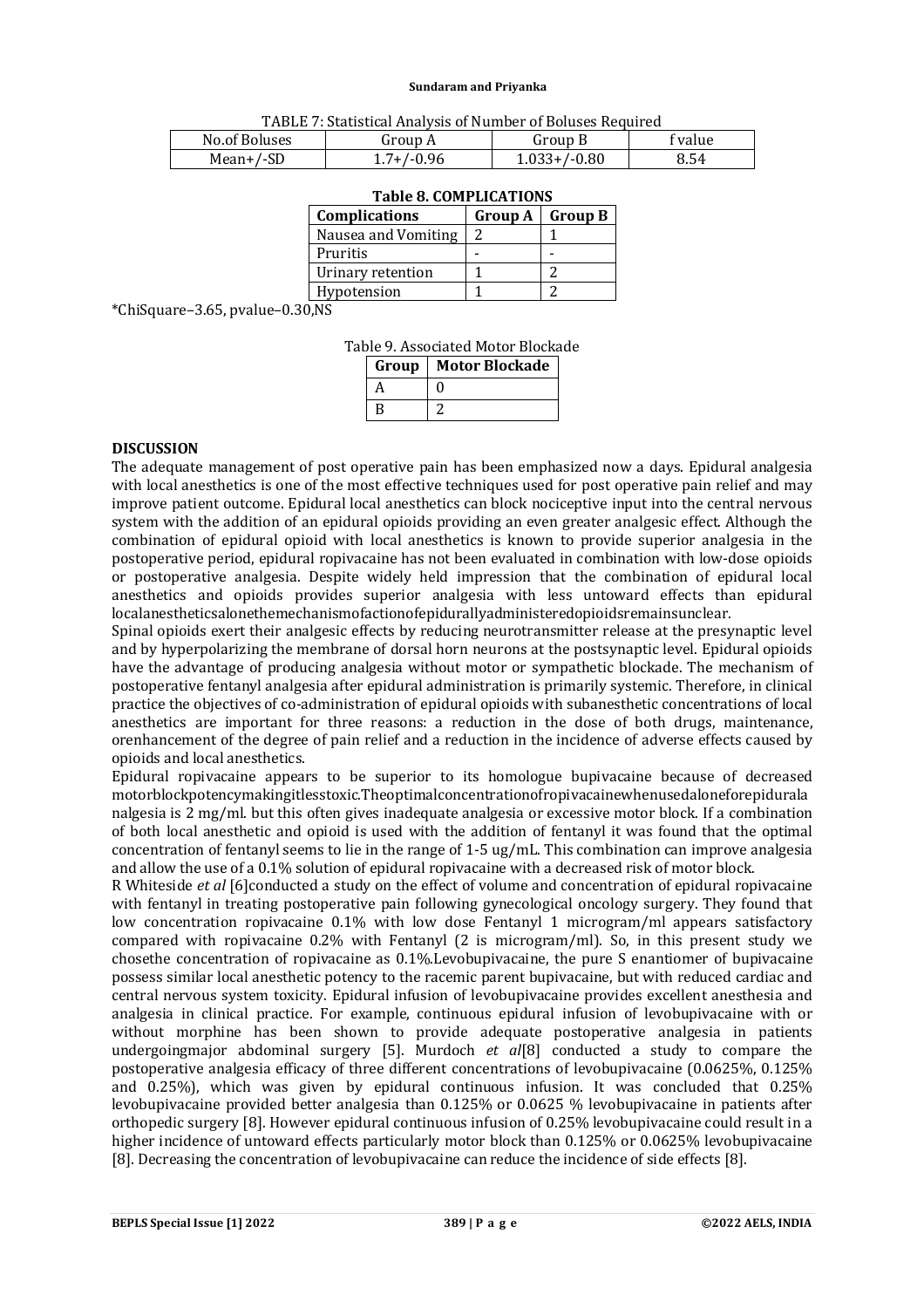DA Scott et al<sup>8</sup> conducted a study of comparison of Epidural Ropivacaine infusion alone and in combination with 1, 2, and 4mg/mL. Fentanyl for seventy-two hours of postoperative analgesia after major abdominal surgery. They reported that opioid related side effects were predictably more common with 2 microgram/ml and 4 microgram/ml group patients with pruritus and nausea being most frequently reported [8]. In the present study we chose 1 microgram/ml Fentanyl, and the incidence of Pruritus was low. In the present study we compared between 0.125% ropivacaine and 0.125% levobupivacaine with 1 mcg/ml of Fentanyl as continuous epidural infusion for postoperative analgesia inthe lower abdominal surgeries. Changes in heart rate were similar in all the groups and no statistically significant difference was found. This may be due to the sub anesthetic concentration of local anesthetics and low dose fentanyl used in the present study. In the present study, statistically significant difference was not found in both systolic and diastolic blood pressure during 24-hour infusion of ropivacaine with Fentanyl and levobupivacaine with fentanyl. In the present study, hypotension was noted inonepatientin group A and two patients in group B which was statistically insignificant. Pruritis was not noted among 2 groups. Nausea and vomiting were noted in 1 patient in group B and 2 patients in group A. The difference was statistically not significant in the present study. Urinary retention was noted inonepatientin group A and two patients in group B which was statistically in significant.

In the present study, motor block was seen in one patient in group B and no motor block in groups A. Contrary to the present study. E. Sitsen *et al* [9]found no motor block in 0.125% levobupivacaine with Fentanyl group and Decosmo et al [10] found no motor block in levobupivacaine with Fentanyl group. Paraskevi *et al* [11] observed motor weakness in lower limbs in patients receiving 0.15% levobupivacaine and no weakness in patients receiving 0.15% ropivacaine and 0.15% ropivacaine with Fentanyl supporting present study Lin MC et al [12] observed significant motor block in patients receiving 0.1levobupivacainewithfentanylcomparedwith0.0625%plusFentanyl.

#### **SUMMARY**

The study was to compare quality of analgesia, hemodynamic changes, side effects, any associated motorblock consumed among 0.125% Ropivacaine with Fentanyl, and 0.125% Levobupivacaine with Fentanylwhen administered as continuous epidural infusion for 24 hours. Analgesia was superior in Levobupivacaine with Fentanyl infusion when compared to Ropivacaine with Fentanyl. Hemodynamic changes among groups were found not statistically significant throughout the study.

## **CONCLUSION**

From this present study, it can be concluded that, Analgesia was more effective with Levobupivacaine with Fentanyl group when to RopivacainewithFentanylgroup.Pruritiswasnotobservedinanyofthegroups. Very few side effects seen which was not-significant.

## **REFERENCES**

- 1. Robert W. (2015). Hurley Acute Postoperative Pain Elsevier Saunders:2984 Miller's anesthesia 8thedition
- 2. John. H. Mc Clure(1996). Ropivacaine review ,Br JAnaesth,2,76.300-307.
- 3. McClellan KJ,Spencer CM.Levobupivacaine.Drugs.1998Sep;56(3):355-62
- 4. Kopacz DJ, Sharrock NE. Allen HW. (1999). A comparison of levobupivacaine 0.125%, fentanyl 4 microg / mlor their combination for patient controlled epidural analgesia after orthopedic surgery. Anesth Analg ;89:1497-503.
- 5. Senard M. KaBaa, JaCqueMinMJ, Maquoi LM, geortay MP, honorePd, LaMyML. Joris JL: (2004). Epidural levobupivacaine 0.1% or ropivacaine 0.1% combined with Morphine provides comparable analgesia after abdominal surgery. AnesthAnalg: 98:389-394.
- 6. R Whiteside D. Jones S. Bignell C. Lang and K. Lo: (2000). Epidural Ropivacaine with fentanyl following major gynaecological surgery: the effect of volume and concentration on pain relief and motor impairment: Br JAnaesth;84:720-4.
- 7. DA Scott, D Blake, M Buckland, et al. (1999). A comparison of epidural ropivacaine infusion alone and in combination with 1, 2, and 4 microg/mL fentanyl for seventy-two hours of postoperative analgesia after major abdominal surgeryAnesthAnalg,88, pp.857-864.
- 8. Murdoch JAC, Dickson UK, Wilson PA, et al. (2009). The efficacy and safety of three Concentrations of levobupivacaine administered as a continuous epidural in fusion in patients undergoing orthopedic surgery.Anesth Analg;94:438-44.
- 9. E Sitsen, F van Poorten, G Jansen, R Kuijpers, A Dahan, R Stienstra, (2012). A comparison of the efficacy of levobupivacaine 0.125%, ropivacaine 0.125% and ropivacaine 0.2%, all combined with sufentanil 0.5microg/mL, in patient controlled epidural analgesia after hysterectomy under combined epidural and general anesthesia,Acta Anaesthesiologica Belgica, 63(4):169-75
- 10. G Decosmo. E Congedo, C. Lai: M. Sgreccia (2008). Ropivacaine vs Levobupivacaine combined with sufentanil for epidural analgesia after lung surgery,volume25,issue12.2008. pp. 1020-1025
- 11. Paraskevi Matsota, Chrysanthi Batistaki, Stylliani Apostolaki, Georgia Kostopanagioto, (2011). Patient-controlled